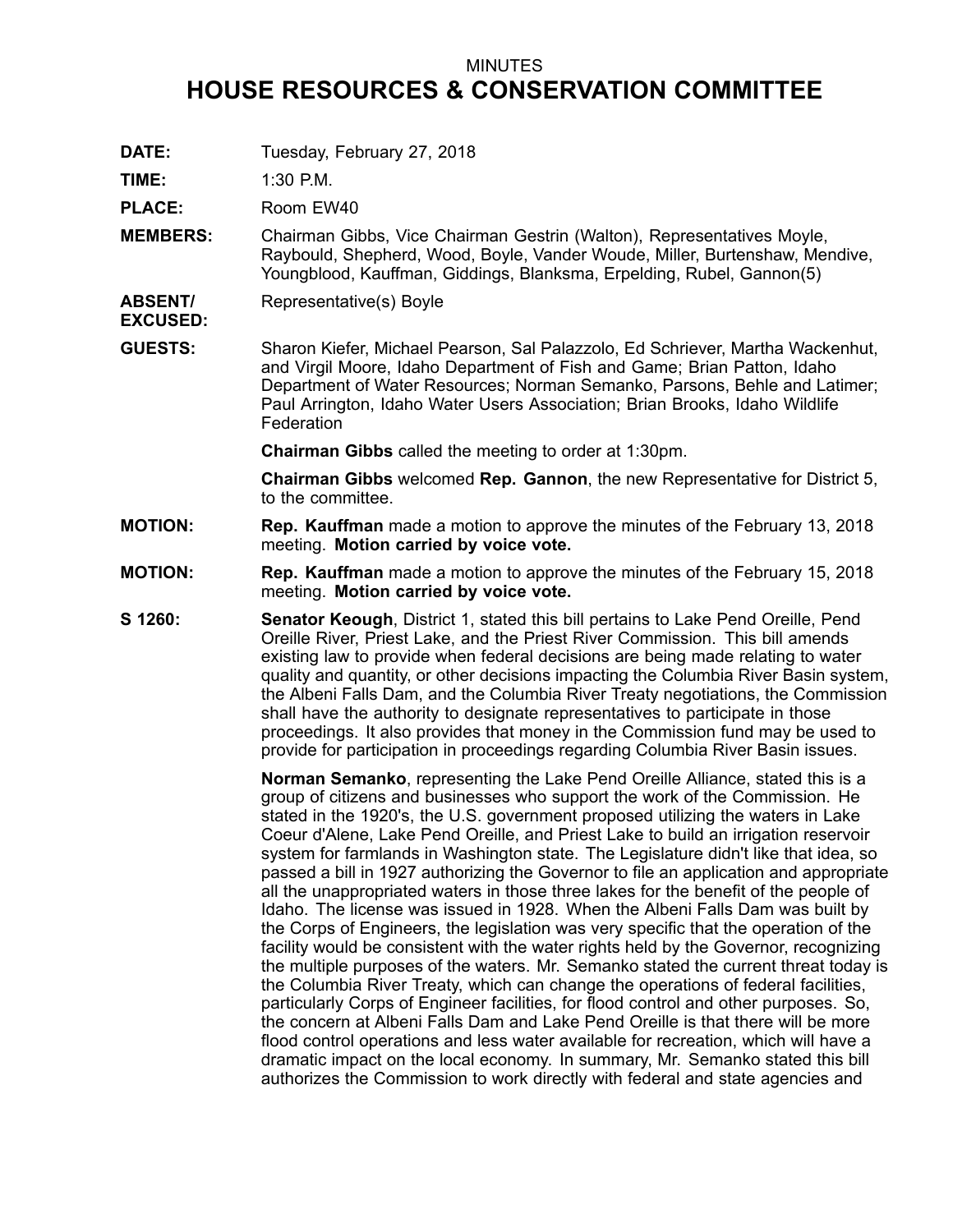local citizens to have <sup>a</sup> seat at the table during discussions regarding the Columbia River Treaty and the federal Columbia River power system operations.

- **MOTION: Rep. Wood** made <sup>a</sup> motion to send **S 1260** to the floor with <sup>a</sup> **DO PASS** recommendation. **Motion carried by voice vote. Rep. Dixon** will sponsor the bill on the floor.
- **S 1261: Senator Keough**, District 1, stated this bill is specific to Priest Lake, Idaho's fourth largest lake. She stated this bill will clarify that the management of the state-owned dam on Priest Lake at Outlet Bay is under the jurisdiction of the Idaho Water Resources Board. Additionally, this bill will allow for flexibility of the management of the lake level from the current statutory water surface level of 3 feet to <sup>a</sup> range of 3 feet to 3.5 feet depending upon water supply and runoff of water into the lake.

**Brian Patton**, Idaho Department of Water Resources, stated the intent of the language in the statute, which authorized the construction and management of the dam, was to help stabilize the lake level during the summer and fall months to allow the recreational economy to develop on Priest Lake. He stated the lake level operations, dictated by this statute, currently require the lake level be maintained at 3 feet elevation. The primary purpose of this bill is to update the statute in order to provide flexibility in the management of the water surface level of Priest Lake.

- **MOTION: Rep. Wood** made <sup>a</sup> motion to send **S 1261** to the floor with <sup>a</sup> **DO PASS** recommendation. **Motion carried by voice vote. Rep. Dixon** will sponsor the bill on the floor.
- **HJM 14: Rep. Burtenshaw**, District 35, stated with the passing of laws such as the Antiquities Act and the Wilderness Act, in Idaho there have been over 100 Presidential Proclamations establishing federal lands, and approximately 110 million acres set aside as wilderness by acts of Congress, totaling 62% of Idaho's lands. This Joint Memorial urges Congress to introduce legislation to oppose any more federal land designations that restrict land use unless there is <sup>a</sup> coordinated effort between the Idaho Legislature and Congress.
- **MOTION: Rep. Wood** made <sup>a</sup> motion to send **HJM 14** to the floor with <sup>a</sup> **DO PASS** recommendation. **Motion carried by voice vote. Reps. Erpelding, Rubel, and Gannon (5)** requested to be recorded as voting **NAY. Rep. Burtenshaw** will sponsor the bill on the floor.

**Virgil Moore**, Director, Idaho Department of Fish and Game, presented <sup>a</sup> report on the outcomes of **H 230**. The first area Director Moore discussed was the "price lock" implementation. The "price lock" maintains lower license tag and permit prices for residents that buy an annual license every year. With every license purchased, <sup>a</sup> fee of \$5.00 from each resident license and \$10.00 from each nonresident license goes into three accounts within the depredation program. Those accounts are: claims/compensation, prevention, and private lands access. Director Moore stated in the past 10 months, these fees have generated nearly \$1.7 million, putting \$500,000 into each of the three accounts, with the remaining funds transferred into the access program to be used in FY19.